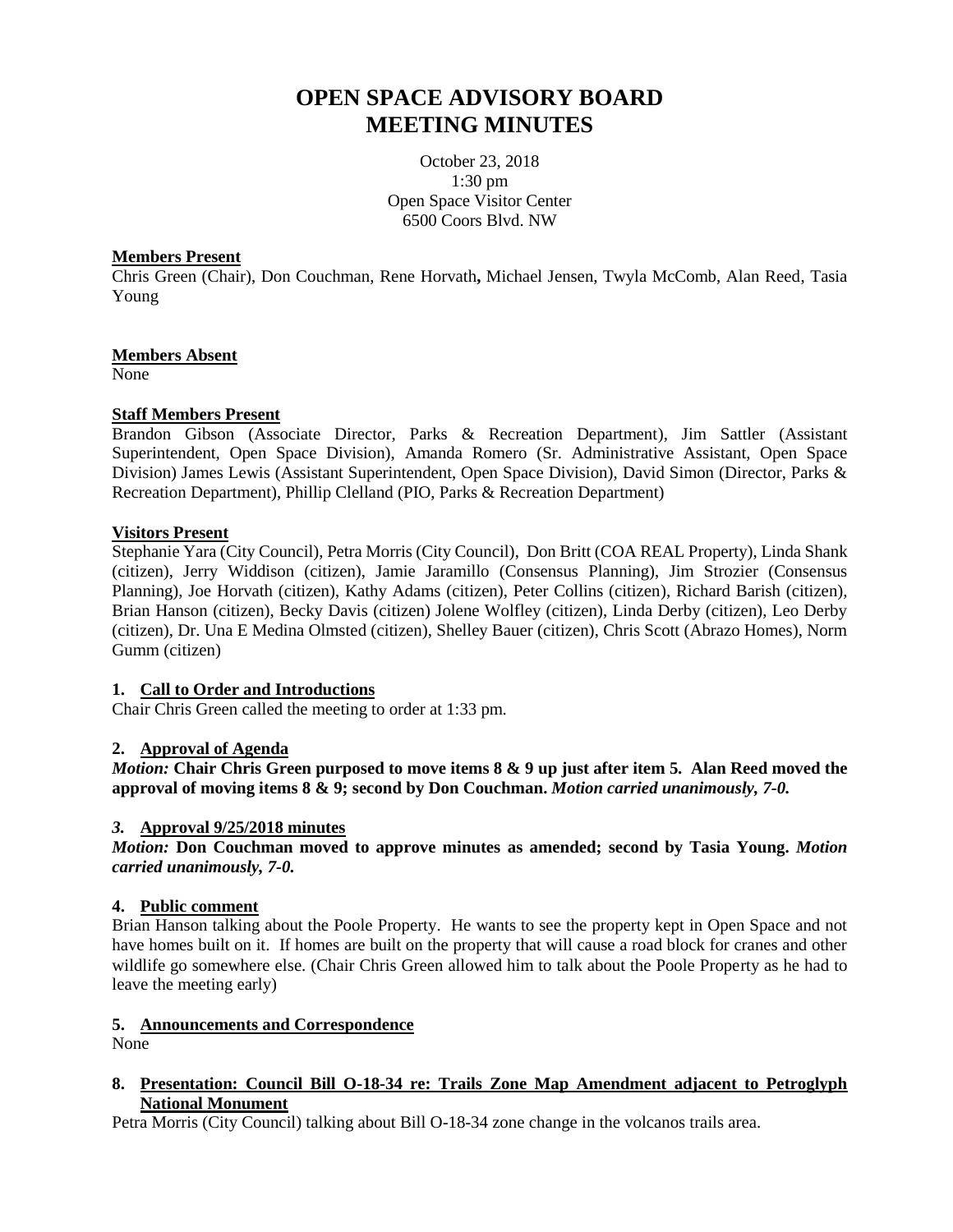# **9. Action: Recommendation on Council Bill O-18-34**

Board wants to make a site plan to see the area. Alan Reed suggests to table to later in the meeting, that way Rene can come up with a resolution on this.

# *Motion:* **Alan Reed moves to defer to the end of the meeting; second by Twyla McComb.** *Motion carried unanimously, 7-0.*

# **6. Real Property Report**

Don Britt updated the board on the 2 Bio Zone Properties. Kruger Property - signed agreement with seller. Chant Property - meeting with seller on Friday to complete purchase. Farmington Property – They will open bids on Thursday. SAGE – Brandon Gibson (Parks & Recreation Department) met last week, will go on another hike soon. SAGE has great ideas on Open Space property.

# **7. Briefing from Open Space Division staff on current projects**

Jim Sattler (Open Space Division) updated the board on current Open Space projects, events, and news. Brandon Gibson (Parks & Recreation Department) updated the board on the BEMP Program. Inez Elem., LBJ MS, and West Mesa HS, students will be bused to Bosque School to participate in the program.

# **8. See above**

# **9. See above**

# **10. Presentation: Overlook at Oxbow (Poole Property)**

Jim Strozier (Consensus Planning) presenting on the Overlook at Oxbow (Poole Property). Chair Chris Green recuses himself, as he is part of the planning and design team for this project. Vice Chair Alan Reed took over meeting. They have met with Open Space Staff serval times before putting in the applications. They have had a pre application facilitated meeting with the neighborhood, they also submitted an application to the City of Albuquerque Environmental Planning Commissions (EPC). Public comments from the following:

- Joe Horvath
- Kathy Adams
- Peter Cullins
- Dr. Una Medina Olmsted
- Jolene Wolfley
- Norm Gumm
- Jerry Widdison

Summary: Public is concerned if they develop that close to the Open Space, it will disturbed the wild life.

# **11. Action: Recommendation on Overlook at Oxbow (Poole Property)**

Alan Reed doesn't think we can make an action right now. Alan wants to make a recommendation to EPC regarding this property. Don is requesting for at least a 30 day deferment by council.

# *Motion:* **Don Couchman moves to defer for at least 30 days to EPC; second by Tasia Young.** *Motion carried unanimously, 7-0*

# DRB hearing in 30 days.

*Motion:* **Rene moves on a DRB request on the cul-de-sac.** Jim Strozier requests to let the DRB go ahead with their plans.

(Per Roberts Rules, since a second wasn't called and a discussion was conducted, it automatically get a second) *Motion carried unanimously, 4-2* **(Michael Jensen and Twyla McComb voted against)** 

# **12. Discussion: Review calendar for potential Petroglyph National Monument Field Trip and November/December meeting schedule**